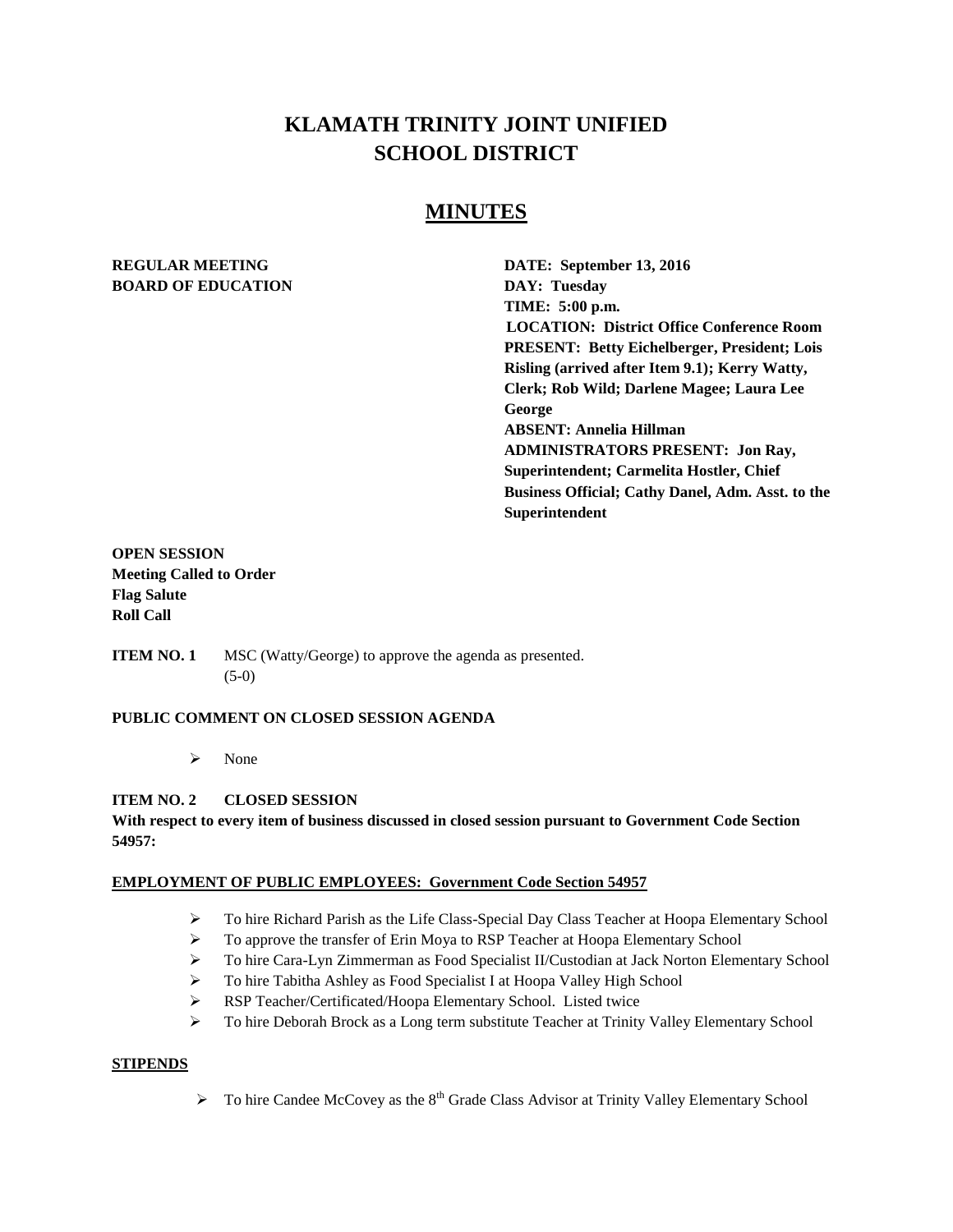MIN 9/13/16 Page 2

- To hire Joanne Colegrove as the Football Cheerleader Advisor at Hoopa Valley High School
- $\triangleright$  To hire Rodney Robbins as the 8<sup>th</sup> Grade Girls Basketball Coach at Hoopa Elementary School
- $\triangleright$  To hire Rodney Robbins as the 8<sup>th</sup> Grade Boys Basketball Coach at Hoopa Elementary School
- $\triangleright$  To hire Maggie Peters as the Basketball Cheerleader Advisor at Hoopa Valley High School
- To hire Hiedi Jarnaghan as the Girls Golf Coach at Hoopa Valley High School

## **VOLUNTEER COACHING**

- $\triangleright$  To approve JonMichael Robinson, Floyd Billings III, Tashone Rice and Daniel Ryles as a volunteer Football Coach at Hoopa Valley High School
- To approve Vicki Baugh as a volunteer JV Volleyball Coach at Hoopa Valley High School

*All hires were approved by one motion (6-0)* 

**GOVERNMENT CODE SECTION 54957**: Public Employee discipline, dismissal, release, non re-election, acceptance of the resignation of, or other action which otherwise affects the employment status of a public employee.

*The Superintendent has accepted the resignations of Sheena Bryant and Ryun Leazer and the retirement resignations from Kathleen Fisher and Marcy Casey.* 

GOVERNMENT CODE SECITON 54956.9 Conference with Legal Counsel – Anticipated Litigation: Under Government Code sections 54956.9(d)(2), the Klamath Trinity Joint Unified Board of Trustees hereby provides public notice that it may meet in Closed Session to decide whether there is significant exposure to litigation, and to consider and act in connection with matters for which there is a significant exposure to litigation. Under Government Code sections 54956.9, the Klamath Trinity Joint Unified Board of Trustees hereby provides public notice that it may meet in Closed Session to decide to initiate litigation and to consider and act in connection with litigation it has decided to initiate Conference with Legal Counsel – Anticipated Litigation: Significant exposure to Litigation.

GOVERNMENT CODE SECTIONS 6549.1(d) AND 54957.6 CONFERENCE WITH LABOR NEGOTIATOR Agency Negotiator: Jon Ray, Superintendent, Employee Organizations: Klamath Trinity Teachers Association (KTTA); California School Employees Association, Chapter 347 (CSEA); Unrepresented Employees. CONFERENCE WITH DISTRICT NEGOTIATOR:

#### **RETURN TO OPEN SESSION** 6:20 **p.m.**

## **ITEM NO. 3 ANNOUNCEMENT OF ACTIONS TAKEN IN CLOSED SESSION WHICH ARE REQUIRED TO BE ANNOUNCED**

## **ITEM NO. 4 PUBLIC COMMENT AND COMMUNICATION ON NON-AGENDAT ITEMS: TO INCLUDE INDIAN POLICIES AND PROCEDURES**

 $\triangleright$  Picture of the valley presented to the Board from Paula Wyant

**ITEM NO. 5 CONSENT AGENDA**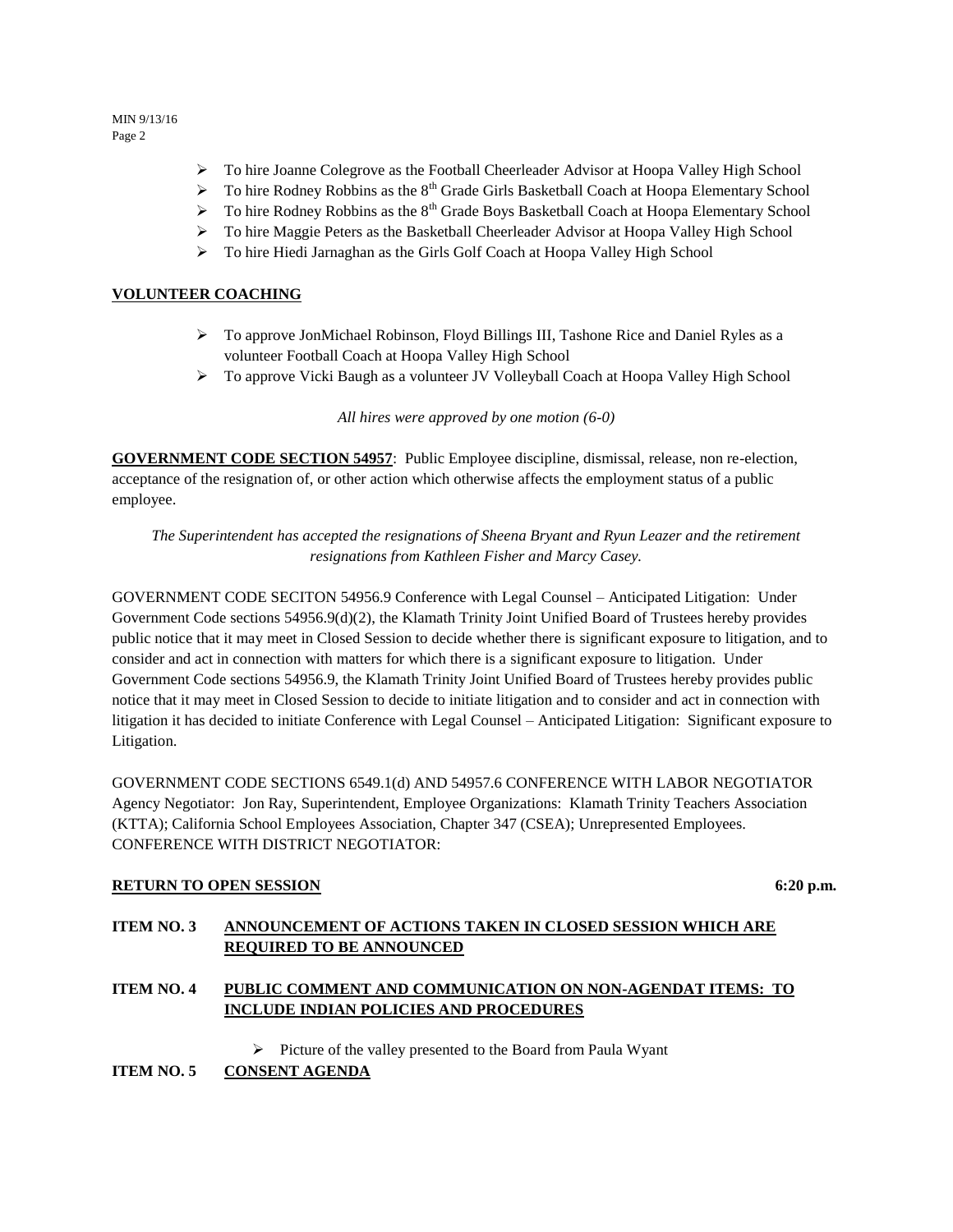MIN 9/13/16 Page 3

> MSC (George/Watty) to approve Items 5.1, 5.2, 5.3 and the first part of 5.5. (6-0)

#### **5.1 MINUTES OF PREVIOUS MEETING**

Regular Meeting – August 16, 2016 Special Meeting – August 23, 2016

#### **5.2 BILLS AND WARRANTS REPORT**

Total for the month of August: \$4,570,935.69

#### **5.3 OUT OF STATE TRAVEL REQUEST**

The Board approved the request for Jon Ray, Superintendent, to travel to Washington, DC on September 25-28 for the Fall NAFIS Conference.

#### **5.4 OVERNIGHT FIELD TRIP**

Field trip request for Orleans Elementary grades 6-8 to the California Indian Day Celebration in Sacramento on September 22 & 23 has been cancelled by the School. No action taken.

#### **5.5 OUT OF STATE FIELD TRIP REQUEST**

The Board approved the field trip request for Hoopa Elementary School's  $8<sup>th</sup>$  grade Language Arts/History classes to attend the Twelfth Night performance in Ashland on October 7-8, 2016.

MSC (George/Wild) to approve the JV Volleyball team travelling to Brookings, OR on September 24, 2016 only, but did not approve the secondary request for all sports. (6-0)

#### **ITEM NO. 6 DISTRICT REPORTS**

- **6.1** Employee Group Reports: No Report
- **6.2** Indian Education Director's Report: No Report
- **6.3** Hoopa Elementary School Report: Paula Wyant introduced John Snell as the new Vice Principal
- **6.4** Construction update: Kevin Nolen gave an update on the construction progress and timelines on each of the school sites in the district.

#### **DISCUSSION ITEMS**

#### **ITEM NO. 7 ITEMS FOR BOARD ACTION**

#### **7.1 ADDENDUM TO EXISTING UNIVERSITY INTERNSHIP AGREEMENT WITH NATIONAL UNIVERSITY**

MSC (Watty/Magee) to approve the addendum to the existing agreement that was previously approved. (6-0)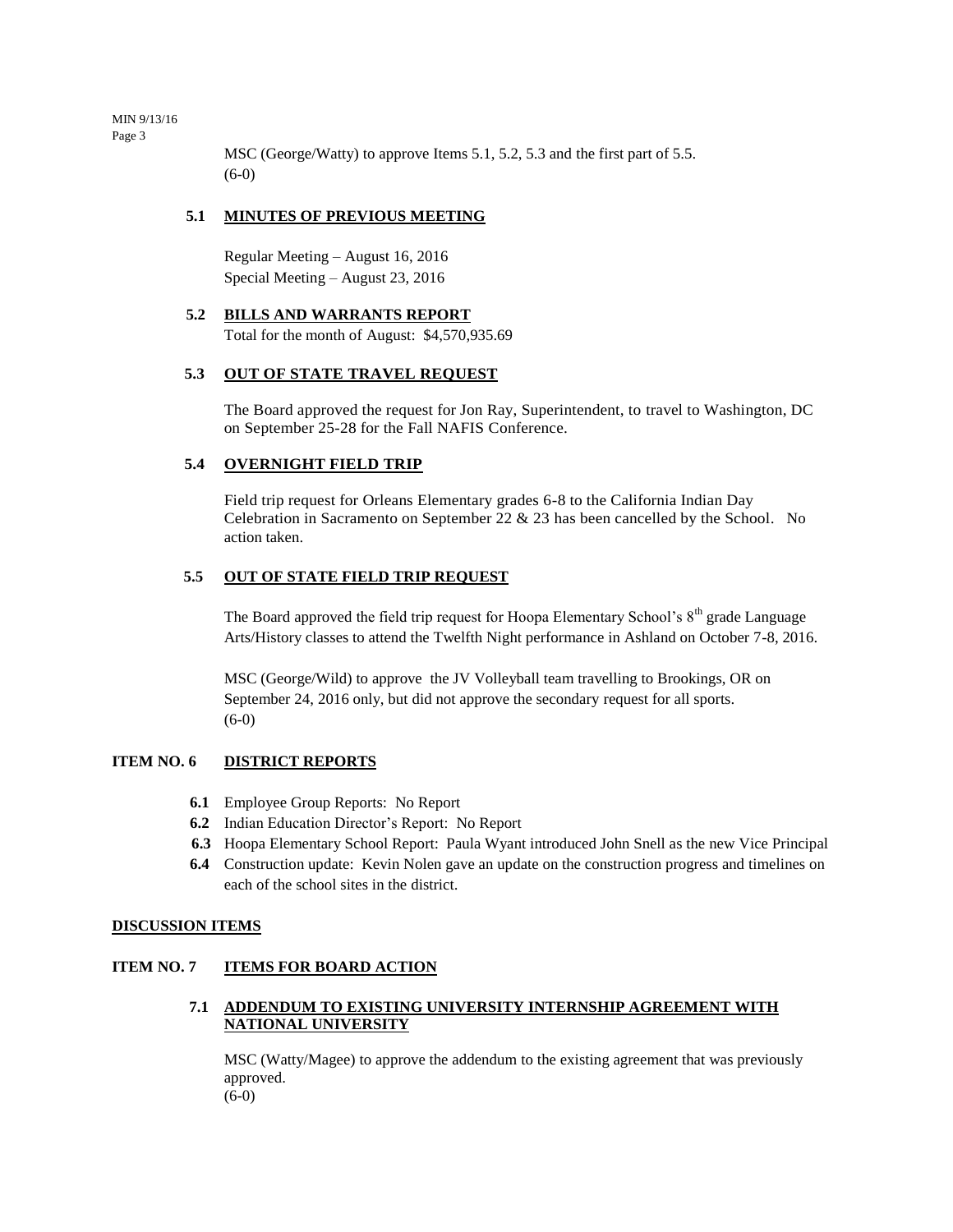## **7.2 REQUEST FOR ALLOWANCE OF ATTENDANCE BECAUSE OF EMERGENCY CONDITIONS**

MSC (Risling/Magee) to approve the submission of a request for allowance of attendance for the delayed start of the school year to September 19, 2016. (6-0)

### **7.3 CSBA CALL FOR NOMINATIONS FOR DIRECTORS-AT-LARGE**

The Board may nominate one of the current board members to serve as a Director-at-Large Asian/Pacific Islander and Hispanic. Died for lack of a motion.

## **7.4 PACIFIC GAS AND ELECTRIC-ORLEANS ELEMENTARY SCHOOL PHASE II**

MSC (Wild/George) to approve the quote not to exceed \$30,000.00 to install a new electrical service entrance.

(6-0)

## **7.5 PACIFIC GAS AND ELECTRIC-TRINITY VALLEY ELEMENTARY SCHOOL**

MSC (Watty/Wild) to approve the Non-Refundable 50 percent discount option (16,704.72) for gas & electric payment plan option to install a new electrical service. (6-0)

## **7.6 MEMORANDUM OF UNDERSTANDING-HUMBOLDT DEL NORTE SELPA**

MSC (Risling/Wild) to approve the MOU for a Behavior Specialist to provide behavioral services for the 2016-17 school year. (6-0)

## **7.7 CERTIFICATION OF UNAUDITED ACTUAL FINANCIAL REPORT AND THE GANN LIMIT RESOLUTION FOR 2015-2016**

MSC (Watty/Magee) to approve the Unaudited Actual Financial Report for the 2015-16 school year and the GANN Limit Resolution #2017-01. (6-0)

## **7.8 LOCAL CONTROL ACCOUNTABILITY PLAN CORRECTIONS**

MSC (Watty/Magee) to approve language revisions based on recommendations from the Humboldt County Office of Education that has no fiscal impact. (6-0)

## **7.9 CHANGE ORDER FOR HOOPA VALLEY HIGH SCHOOL GYM MODERNIZATION PROJECT-INCREMENT 2, PHASE I**